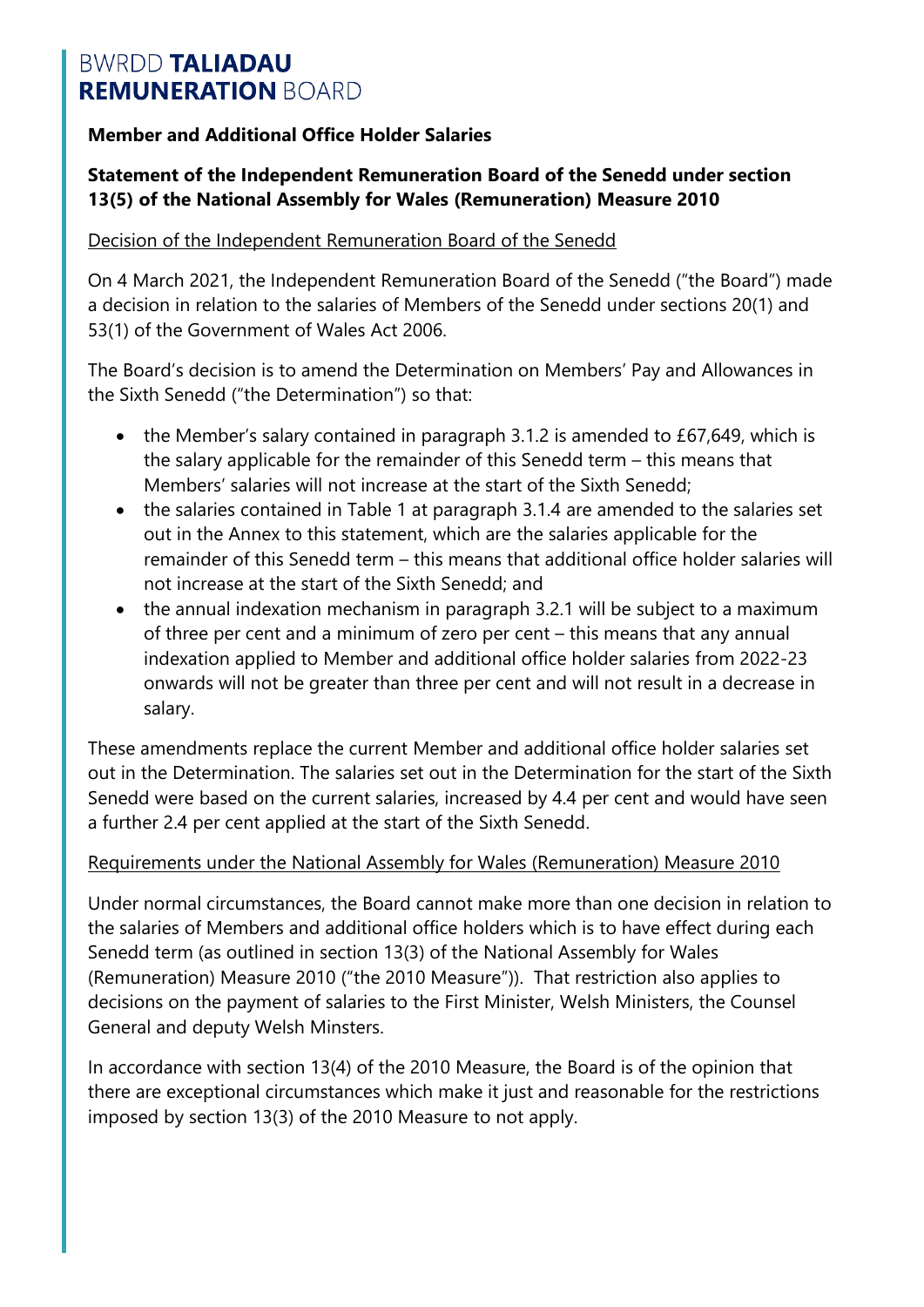The Board has considered the circumstances resulting from the continuing Covid-19 pandemic and the view that the implications of the pandemic will be felt for longer that was thought to be the case when the Board made its decisions set out in the Determination. The Board is of the opinion that these longer term implications constitute exceptional circumstances which make it just and reasonable to change the Determination in relation to Member and additional office holder salaries.

Specifically, the Board had regard to its own principles set out in its strategy of 2017, which have guided its work throughout:

- the financial support and remuneration for Members should support the strategic purpose of the Senedd and facilitate the work of its Members;
- decisions must be appropriate within the context of Welsh earnings and the wider financial circumstances of Wales; and
- the system of financial support for Members must be robust, clear, transparent, sustainable and represent value for money for the taxpayer.

The Board recognises the important role of Members in representing their electorate and their commitment to undertaking their duties. This includes undertaking significant additional casework whilst also undertaking existing parliamentary duties. At the same time, the Board considered the economic impact of the Covid-19 pandemic in Wales.

Following a year of unfavourable economic conditions in Wales, the pandemic continues to cause great uncertainty as to the effect on the incomes of Welsh workers. In line with the Board's guiding principle of ensuring its decisions are appropriate in the context of Welsh earnings, information on current salary trends in Wales and the UK was considered by the Board. The Board also discussed broader economic statistics published since the Board issued its consultation, which indicated the scale of the impact of the pandemic on the economy.

Despite an economic resurgence for a period last year, continued lockdowns and other measures have slowed this recovery. Since the Board published its consultation in December 2020, the economic picture has worsened as illustrated by the figures considered. Following its consideration of the economic statistics available, the Board agreed that these figures evidence the significant impact that the pandemic is having on the economy and people of Wales.

The Board concluded that the gravity of the ongoing economic impact of the pandemic means that any pay increase would be inappropriate in the context of salaries elsewhere in Wales. The Board agreed that its decisions on this are important in maintaining public confidence at a time of unprecedented challenges for the nation. Given these conclusions, the Board has decided to postpone any decision to increase salaries for the time being.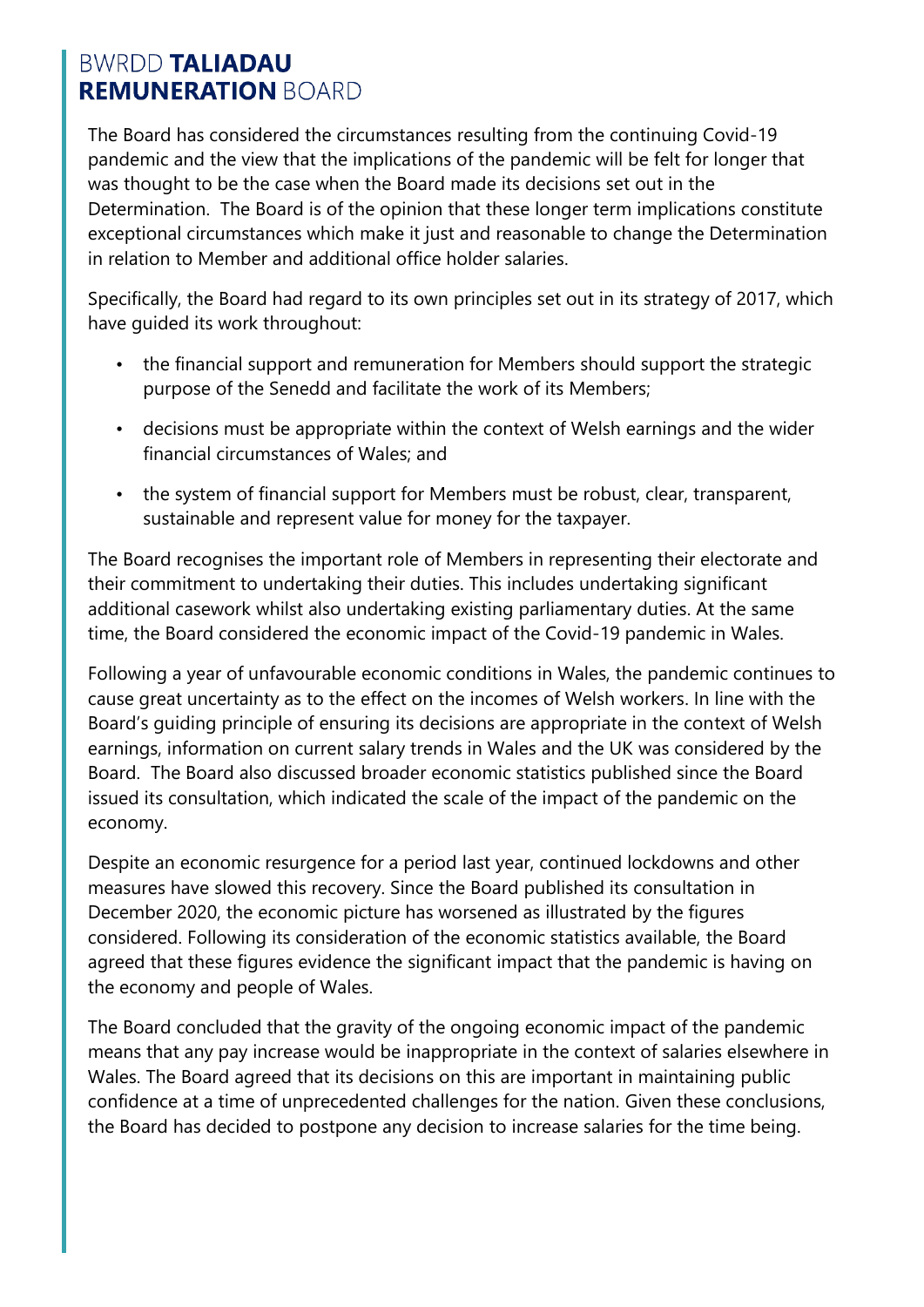Instead, the Board has agreed that the salaries currently in place should continue for a further year.

In relation to the salary adjustment mechanism in the Determination, the Board noted the level of fluctuation in the Annual Survey of Hours and Earnings (ASHE), annual gross Median Earnings for full-time employee jobs in Wales for 2018/19 and 2019/20, together with the potential impact which might be seen in the index in the future in light of the Covid-19 pandemic.

The Explanatory Notes to the 2010 Measure expressly provide a period of exceptionally rapid inflation as an example of exceptional circumstances which justify the Board making a second or subsequent decision that takes effect in a Senedd term.

The Board had regard to its own principles set out in its strategy of 2017 (as set out above) in considering this proposal.

The Board is of the opinion that the recent fluctuation, together and risk of continued longer term implications arising from the Covid-19 pandemic, constitute exceptional circumstances which make it just and reasonable to change the Determination in relation to the salary adjustment mechanism for Members and additional office holders.

This statement constitutes a written statement to the Senedd Commission for the purposes of section 13(5) of the 2010 Measure.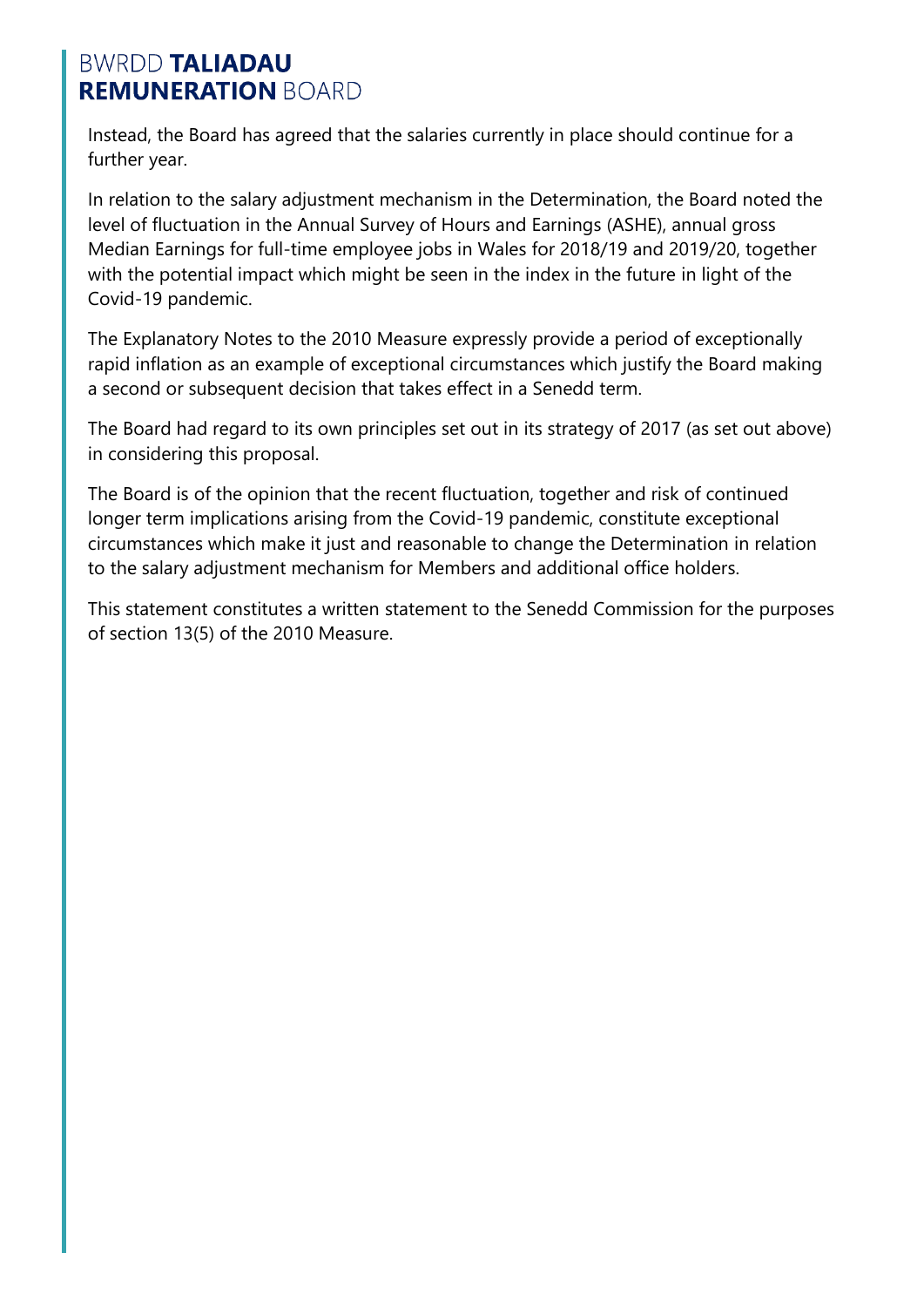### **Annex: Replacement for Table 1 at paragraph 3.1.4.**

#### **Table 1: Additional office holder salaries for 2021-22**

| Additional office<br>holder salaries | 2021-22 Base Salary | 2021-22 Additional<br>Salary | 2021-22 Total<br>salary |
|--------------------------------------|---------------------|------------------------------|-------------------------|
| <b>First Minister</b>                | £67,649             | £80,334                      | £147,983                |
| <b>Welsh Minister</b>                | £67,649             | £38,052                      | £105,701                |
| Counsel General <sup>1</sup>         | £67,649             | £38,052                      | £105,701                |
| Deputy Minister                      | £67,649             | £22,197                      | £89,846                 |
| <b>Presiding Officer</b>             | £67,649             | £43,338                      | £110,987                |
| <b>Deputy Presiding</b><br>Officer   | £67,649             | £22,197                      | £89,846                 |
| Senedd Commissioner                  | £67,649             | £13,741                      | £81,390                 |
| Committee chair<br>(higher)          | £67,649             | £13,741                      | £81,390                 |
| Committee chair<br>(lower)           | £67,649             | £9,154                       | £76,803                 |
| <b>Business Committee</b><br>Member  | £67,649             | £9,154                       | £76,803                 |

<sup>1</sup> See 3.3 Counsel General who is not a Member.